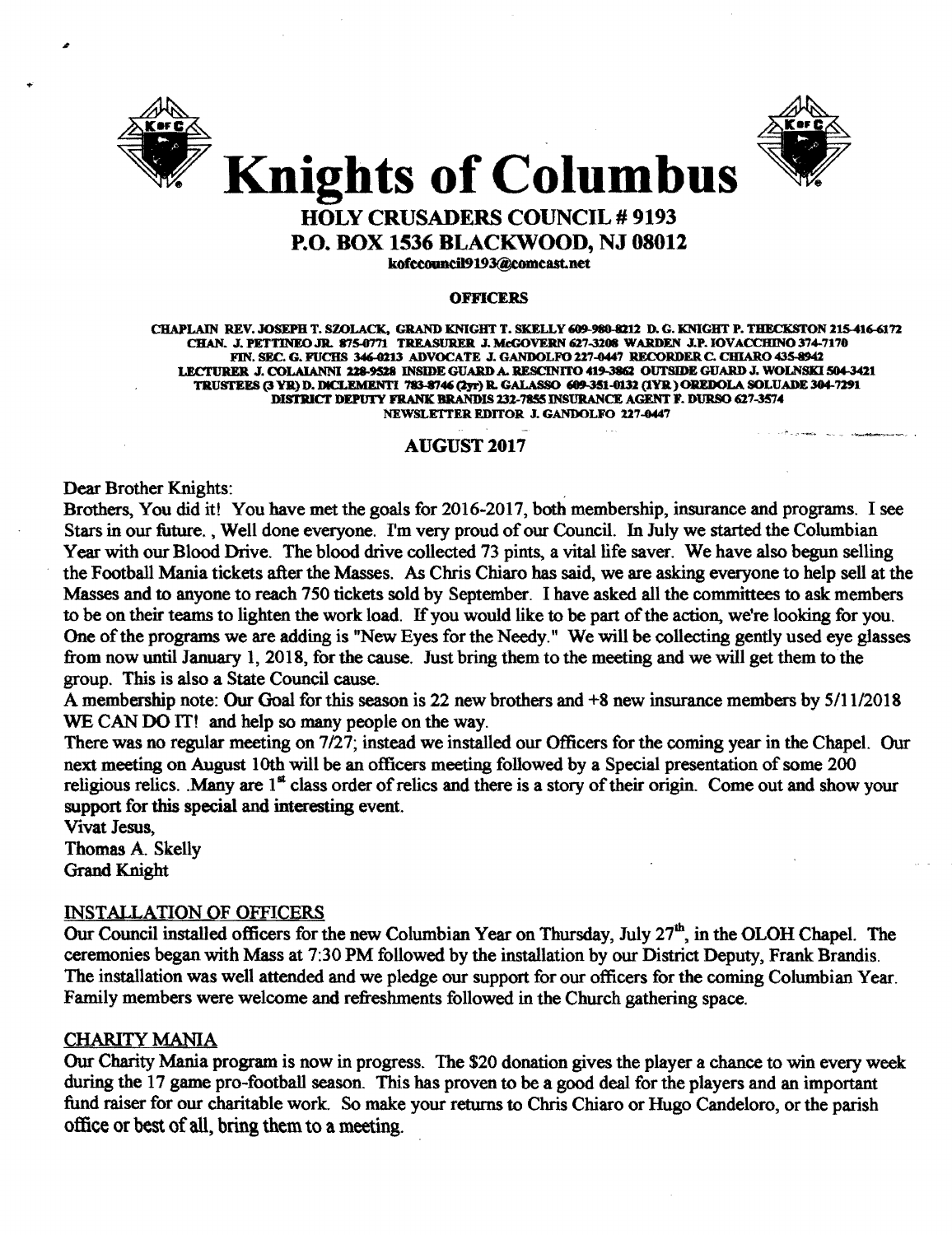#### KNIGHT/FAMILY OF THE MONTH

Our Knight of the month for August is Tom Kohler. Our Family of the month for August is Tom Malatesta and family. Congratulations and thank you.

#### SCHOLARSHIP AWARDS

Our Council awarded \$300 and \$200 to honor graduates from our 4 township middle schools who will be attending a Catholic High School. The winners were from C.L Lewis-Hailey Lillich and Colin Bauer; from Ann Mullen-McKayla Brieley and Tyler Parsels; from Glen Landing-Nina Salvo and Ryan Hess; from OLOH Anthony Capinella and Alyssa Regusa. We congratulate you and wish you good luck.

#### BLOOD DONOR DRIVE

On July 6<sup>th</sup>, our Council sponsored a blood donor drive in the Parish Center. Blood supplies are always in short supply and your help is always appreciated. Thanks to your support and the support of our friends and parishioners, 73 pints were collected. We thank Dan Riiff, Bob Calabro and Bob Witkowski for managing the drive.

#### CHAPLAINS CORNER

As our Savior and Master, Jesus taught us how to pray. He also instituted the seven sacraments, known as channels of grace that lead the way to haven. He suffered and died for mankind. On the third day Jesus rose from the dead. For forty days after the resurrection he appeared several times to his Mother and the chosen ones, telling the Apostles that they must continue His work by preaching Him, the crucified, to all nations. Let us prove to Him that His coming into the world is drawing souls to heaven even in modem times. "We adore You oh Christ, because by your holy cross You have redeemed the world.

#### BUILDING THE DOMESTIC CHURCH

Knights of Columbus has always been an organization dedicated to the well-being and support of Catholic family life. The family is the first and primary place where we experience and

are formed in our Catholic faith. By building upon our current programs and activities, the Knights of Columbus continues to promote the family as a "domestic church" where husbands and wives, parent and children, grow in their knowledge and practice of the Catholic Faith. In order to perform its important mission of evangelization, each family needs to find support in the sacramental life of the Parish.

#### COUNCIL WEB SITE

We ask you to check out your Council's web site at kofc9193.org for lots of information concerning the Council. While you're there, enter the password Holycrusaders and check the detailed membership listing. If there are any changes or inaccuracies concerning your listing please notify John Gandolfo (227-0447) or gandy@comcast.net.

#### IN MEMORIAM

Once again it is our sad duty to report to you the passing of a Brother Knight. On June 27<sup>th</sup> George DiMarcantonio passed away. Please keep him and his family in your prayers.

#### KNIGHTS OF COLUMBUS INSURANCE

Because life expectancies have been steadily improving, living longer may very well mean needing more care. Statistics show that nearly 70% of individuals over the age of 65 will require at least some type of long-term care services during their lifetime. Those services are becoming more and more expensive, with nursing home care costing upward of \$80,000 per year and at-home care more than \$60,000 per year. Yet most insurance plans or government assistance programs do not provide sufficient coverage for long-term care needs. Long term care insurance from the Knights of Columbus helps mitigate that risk by helping you cover your costs. Knights of Columbus Long Term Care policies fit your needs and come in two basic forms: comprehensive coverage, which covers you in a nursing home or at home, and facilityonly coverage, which covers you in a nursing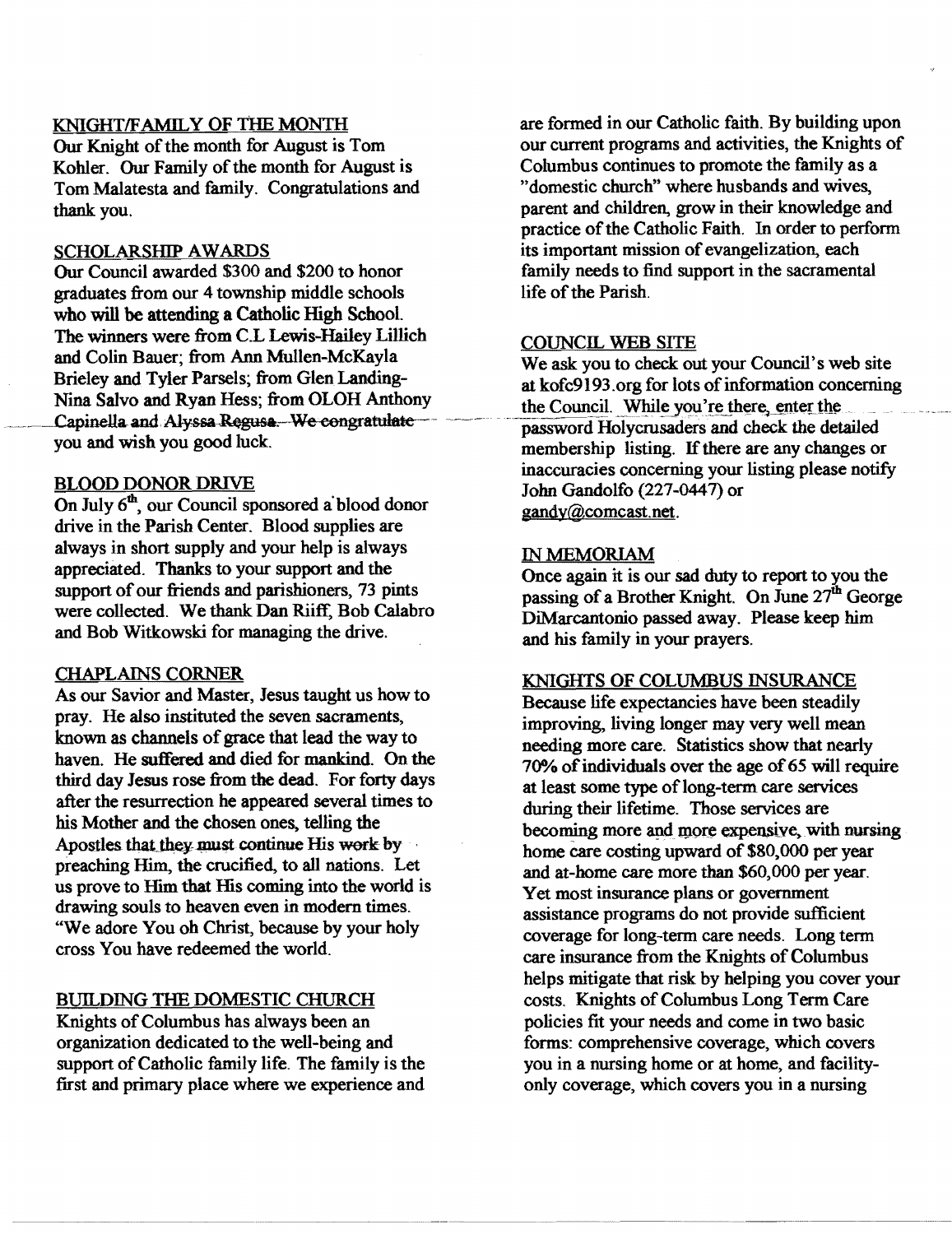home only. Call me today for an appointment. Fred Durso, FICF, Field Agent, (856) 401-3055 Fred.durso@kofc.org

ی

#### AUGUST BIRTHDAYS AND ANNIVERSARIES

The following members or members of their families will celebrate their birthdays this month: James Breen, Tim Cammarota, Paul Chatburn, Tom Conway, Frank D'Amico, Kevin Dunne, Bob Enos. Michael Finucane. Michael Hammerbeck, Robert Galasso, John P. Iovacchino, Joe Juhas, Jason McArdle, Robert Merkl, John Milligan, Mrs. Kathleen Mikos, John Pagano, Sal Russo, Alex Skelly, Gerald Straub, Frank Talarico, Dennis Westfall, John Whelan, Matthew Whelan and Carmen Valentino. The following members will celebrate their anniversaries: Mr.& Mrs. Albert Belmont III, Mr.& Mrs. Francisco Olaya, Mr.& Mrs. Bob Vogelsong. CONGRATULATIONS! Ifwe missed someone please contact John Gandolfo (227-0447) or gandy@comcast.net.

#### FOURTII DEGREE NEWS

Tickets are now on sale for the Comedy Night on Sept.  $9^{\text{th}}$ . Tickets are \$35 (a discount for a full table reservation) and it should be a fun evening. The Bishop Schad Assembly meets on the 3<sup>rd</sup> Wednesday of the month in the Parish Center.

#### FIRST FRIDAY ADORATION

Exposition of the Blessed Sacrament will take place in the Our Lady of Hope Chapel on First Friday, August  $4<sup>th</sup>$ , after the 9:00 AM Mass, continue until 7:00 PM, and close with Benediction.

#### KNIGHTS OF COLUMBUS GROWTII

The Knights of Columbus has grown from several members in one Council to 15,342 Councils and 1.9 million members throughout the United States, Canada, the Philippines, Mexico, Poland,

the Dominican Republic, Puerto Rico, Panama, the Bahamas, the Virgin Islands, Cuba, Guatemala, Guam, Saipan, Lithuania, Ukraine, and South Korea.

#### EDITORIAL

Our new Columbian Vear has begun and we are offand running. The successful blood drive collected 73 pints and that's very good. Football mania has begun and game cards are available and your \$20 donation makes you a player for the entire 17 game pro football season. The new year will include some new·programs and innovations such as an eyeglasses for the needy program and the Knights of Columbus effort for building the Domestic Church, and we are confident that we can meet these challenges. We have met the requirements i.e. for membership, insurance and programs but as of this writing we have not been formally notified that we are, once again, a Star Council, stay tuned. Vivat Jesus.

#### IMPORTANT DATES

Aug. 4 First Friday (OLOH Chapel) Aug. 10 Officers Meeting (7 PM Parish Center Aug. 10 Council Meeting (8 PM Parish Center) Aug. 24 Council Meeting (8 PM Parish Center) Sept. 1 First Friday (OLOH Chapel) Sept. 4 Labor Day Sept. 9-10 Baby Bottle Boomerang (All Masses) Sept. 14 Officers Meeting (7 PM Parish Center) Sept. 14 Council Meeting (8 PM Parish Center) Sept. 16-17 Membership Drive (All Masses) Sept. 19 Open House (7 PM Parish Center) Sept. 21 First Degree. (8 PM Parish Center) Sept. 23 Hoagie Sale Sept. 28 Second Degree (8 PM Parish Center)